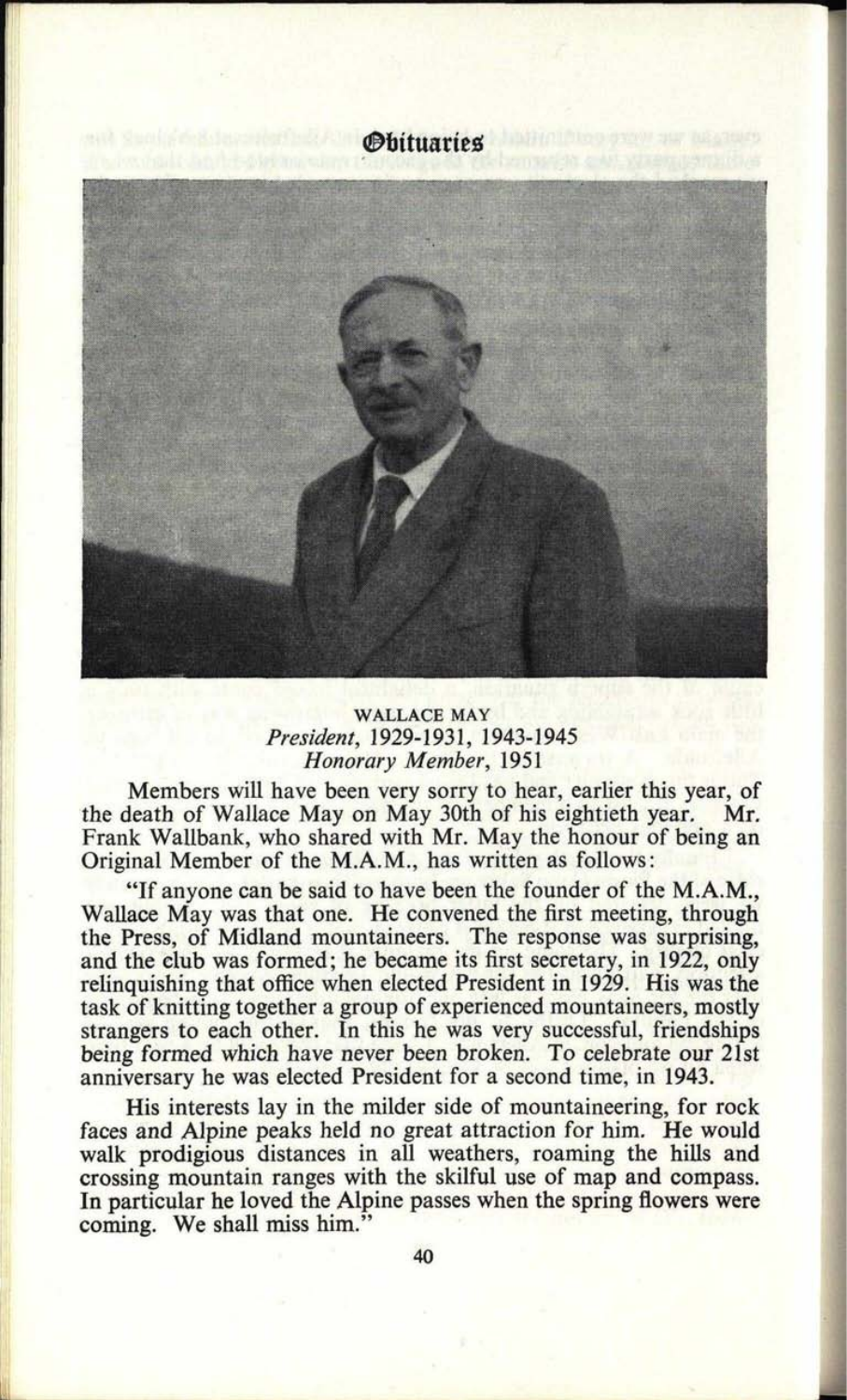He occupied the chair on the occasion of the first Dinner in February, 1931, when 150 members and guests assembled at the Queen's Hotel, Birmingham, the evening being a conspicuous success. When the idea of acquiring a Club Hut in North Wales was first mooted he was among the small group of enthusiastic members to push forward this project until Glan Dena became an accomplished fact. In the 1962 edition of the Journal, an article which was written to mark the fortieth anniversary of Mr. May's opening act contained these words in connection with the opening of Glan Dena:

**48. 0900**

"Mr. Grosvenor performed the opening ceremony, and the first to step inside was Wallace May. Considering that his was the inspiration that formed the M.A.M. and his the constant work that contributed in such good measure to the expansion of the M.A.M., no gesture could have been more appropriate."

Those contemporary with him will remember his genial companionship and his love and enthusiasm for the hills. His presence at Meets and Meetings was always a delight, as he had that capacity to radiate in a humorous and charming way the force of his personality, contributing something vital and interesting, whatever the occasion or wherever he was.

He will be remembered by us with affection, not only for his many distinguished services to the M.A.M. or as a wise counsellor in all matters affecting the high standing of our Association, but for his endearing qualities as a man. We can never forget that he was the Founder of the M.A.M. or how dear to his heart were its interests. His late wife and son also derived much joy from their love of mountains and their membership of the Association. We shall be saddened by the thought that Wallace May is no longer in our midst.

## ERNEST **EDWARDS, O.B.E.**

We regret to announce the death of Mr. Ernest Edwards, who joined the M.A.M. in 1945. He was more particularly known to the London Section, with whom he climbed actively up until about eight years ago.

He will be remembered as an extremely friendly and charming man, and it was a disappointment to his friends that he was in latter years not able to join in London Section activities. He was also interested in the water, both as a yachtsman and as a member of the select company of Ogwen bathers.

He lived in London, was employed in the Civil Service, and was awarded the O.B.E. for public services. He leaves a wife and family, to whom we extend our sincere sympathies.